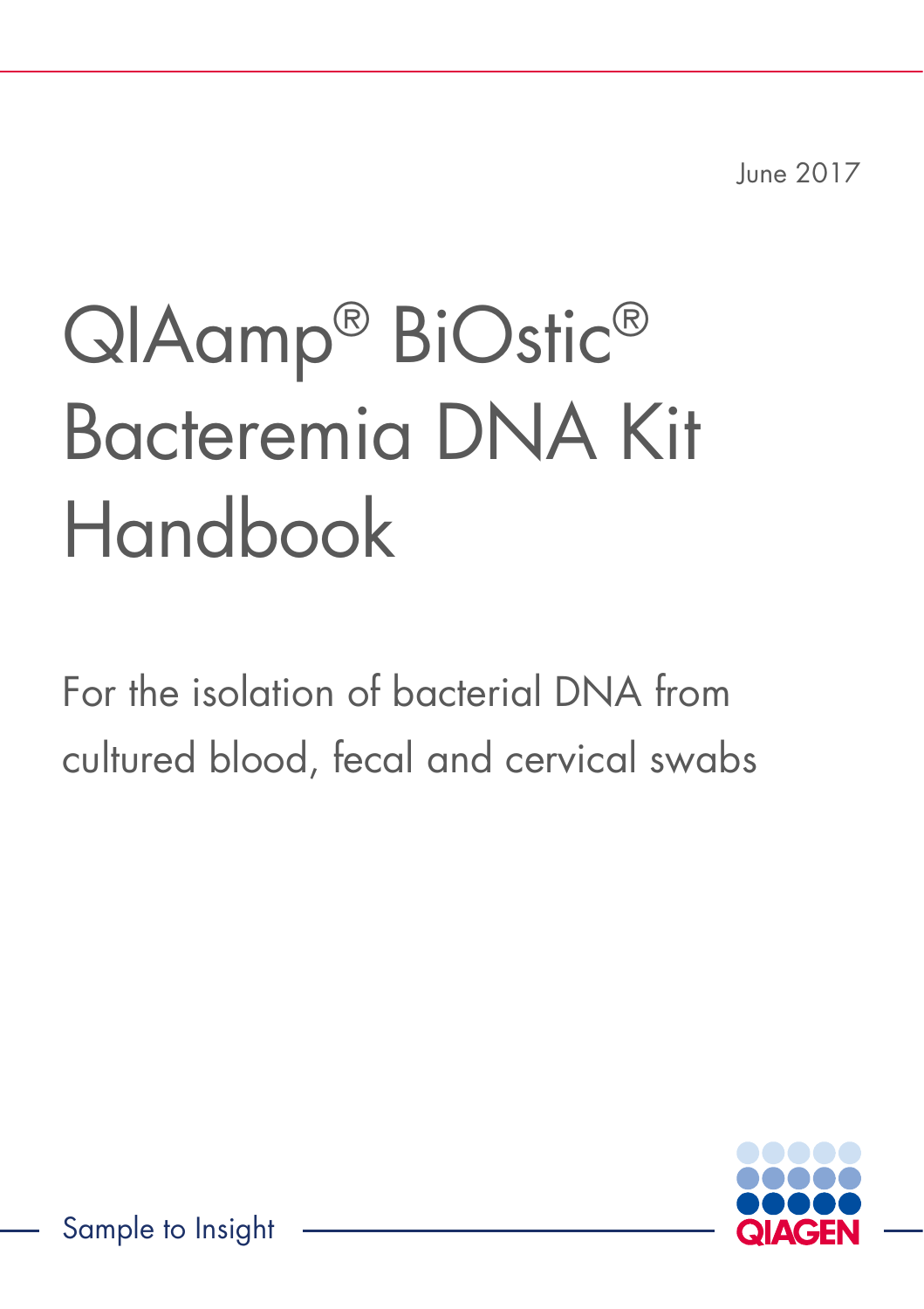### Contents

| $\begin{minipage}[c]{0.9\linewidth} \begin{minipage}[c]{0.9\linewidth} \begin{minipage}[c]{0.9\linewidth} \begin{minipage}[c]{0.9\linewidth} \begin{minipage}[c]{0.9\linewidth} \end{minipage}[c]{0.9\linewidth} \begin{minipage}[c]{0.9\linewidth} \begin{minipage}[c]{0.9\linewidth} \end{minipage}[c]{0.9\linewidth} \end{minipage}[c]{0.9\linewidth} \begin{minipage}[c]{0.9\linewidth} \begin{minipage}[c]{0.9\linewidth} \end{minipage}[c]{0.9\linewidth} \end{minipage}[c]{0.9\linewidth} \begin{minipage}[c]{0$ |
|-------------------------------------------------------------------------------------------------------------------------------------------------------------------------------------------------------------------------------------------------------------------------------------------------------------------------------------------------------------------------------------------------------------------------------------------------------------------------------------------------------------------------|
|                                                                                                                                                                                                                                                                                                                                                                                                                                                                                                                         |
|                                                                                                                                                                                                                                                                                                                                                                                                                                                                                                                         |
|                                                                                                                                                                                                                                                                                                                                                                                                                                                                                                                         |
|                                                                                                                                                                                                                                                                                                                                                                                                                                                                                                                         |
|                                                                                                                                                                                                                                                                                                                                                                                                                                                                                                                         |
|                                                                                                                                                                                                                                                                                                                                                                                                                                                                                                                         |
|                                                                                                                                                                                                                                                                                                                                                                                                                                                                                                                         |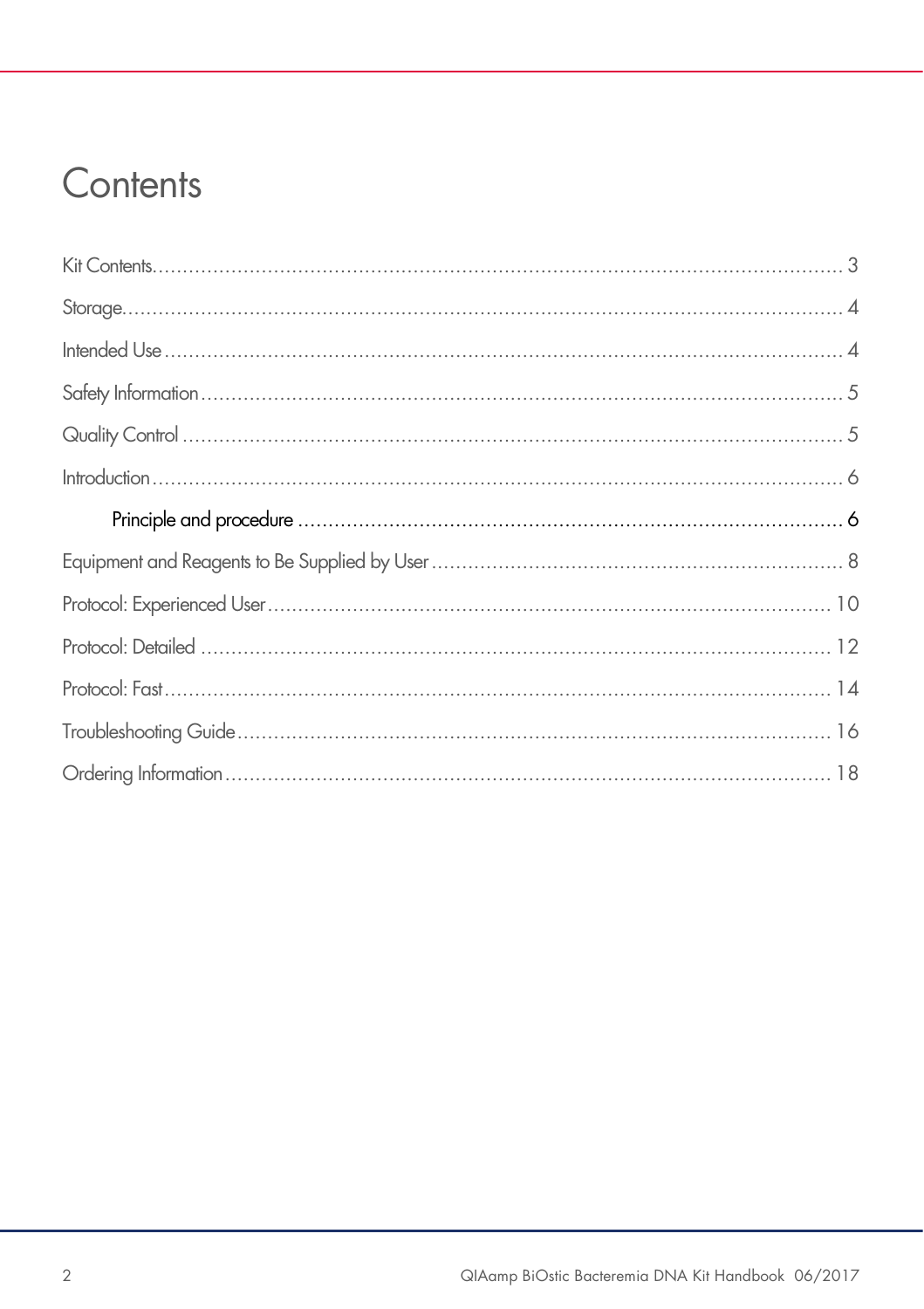### Kit Contents

| QIAamp BiOstic Bacteremia DNA Kit | (50)             |
|-----------------------------------|------------------|
| Catalog no.                       | 12240-50         |
| Number of preps                   | 50               |
| PowerBead Tubes, Garnet 100       | 50               |
| <b>MB Spin Columns</b>            | 50               |
| Solution MBL                      | $25$ ml          |
| Solution IRS                      | $15$ ml          |
| Solution BB                       | $2 \times 28$ ml |
| Solution CB                       | $2 \times 30$ ml |
| Solution EB                       | $9$ m            |
| Collection Tubes (2 ml)           | $5 \times 50$    |
| Quick Start Protocol              |                  |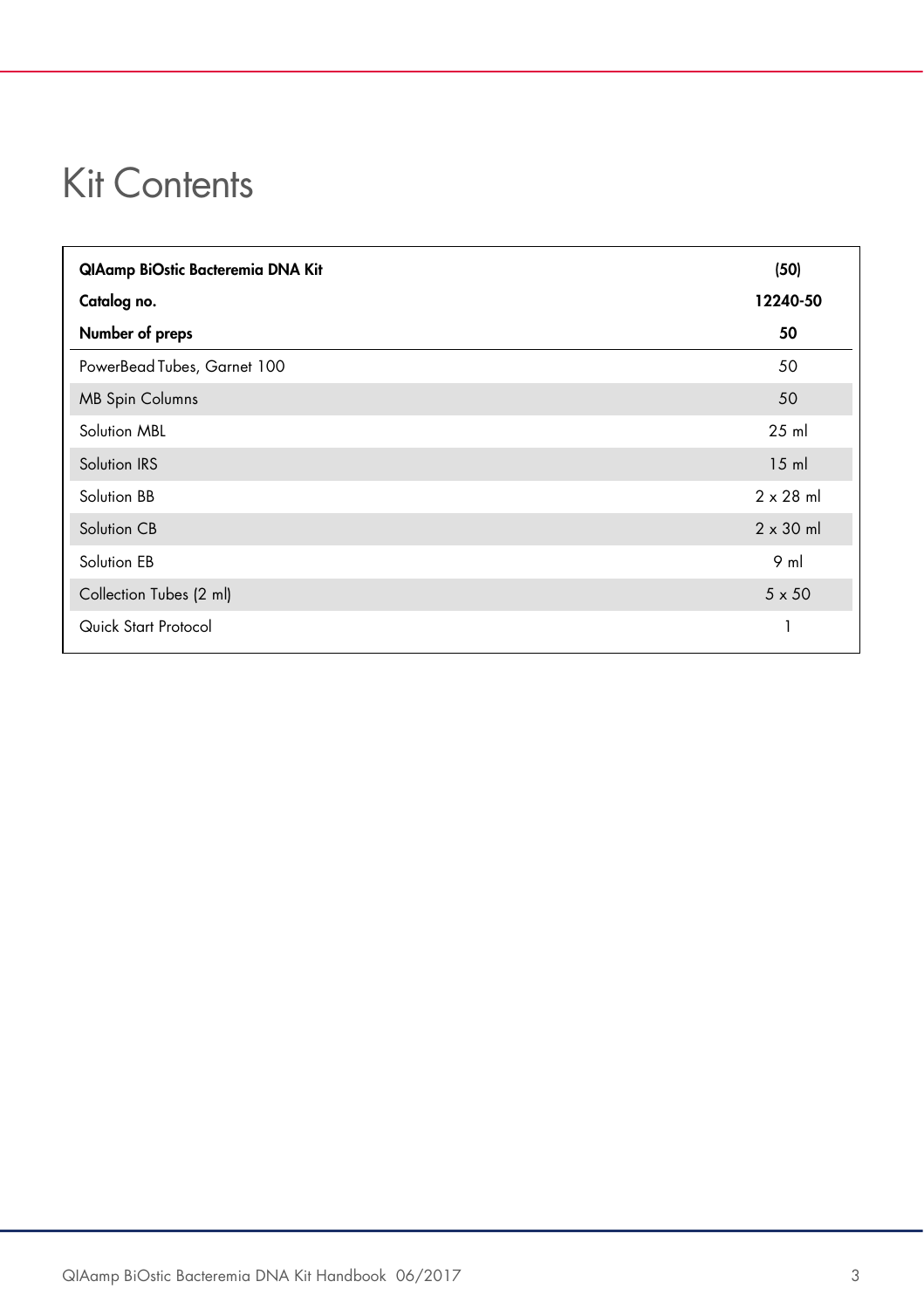### **Storage**

The QIAamp BiOstic Bacteremia DNA Kit reagents and components can be stored at room temperature (15–25°C) until the expiration date printed on the box label.

### Intended Use

All QIAamp products are intended for molecular biology applications. These products are not intended for the diagnosis, prevention or treatment of a disease.

All due care and attention should be exercised in the handling of the products. We recommend all users of QIAGEN products to adhere to the NIH guidelines that have been developed for recombinant DNA experiments, or to other applicable guidelines.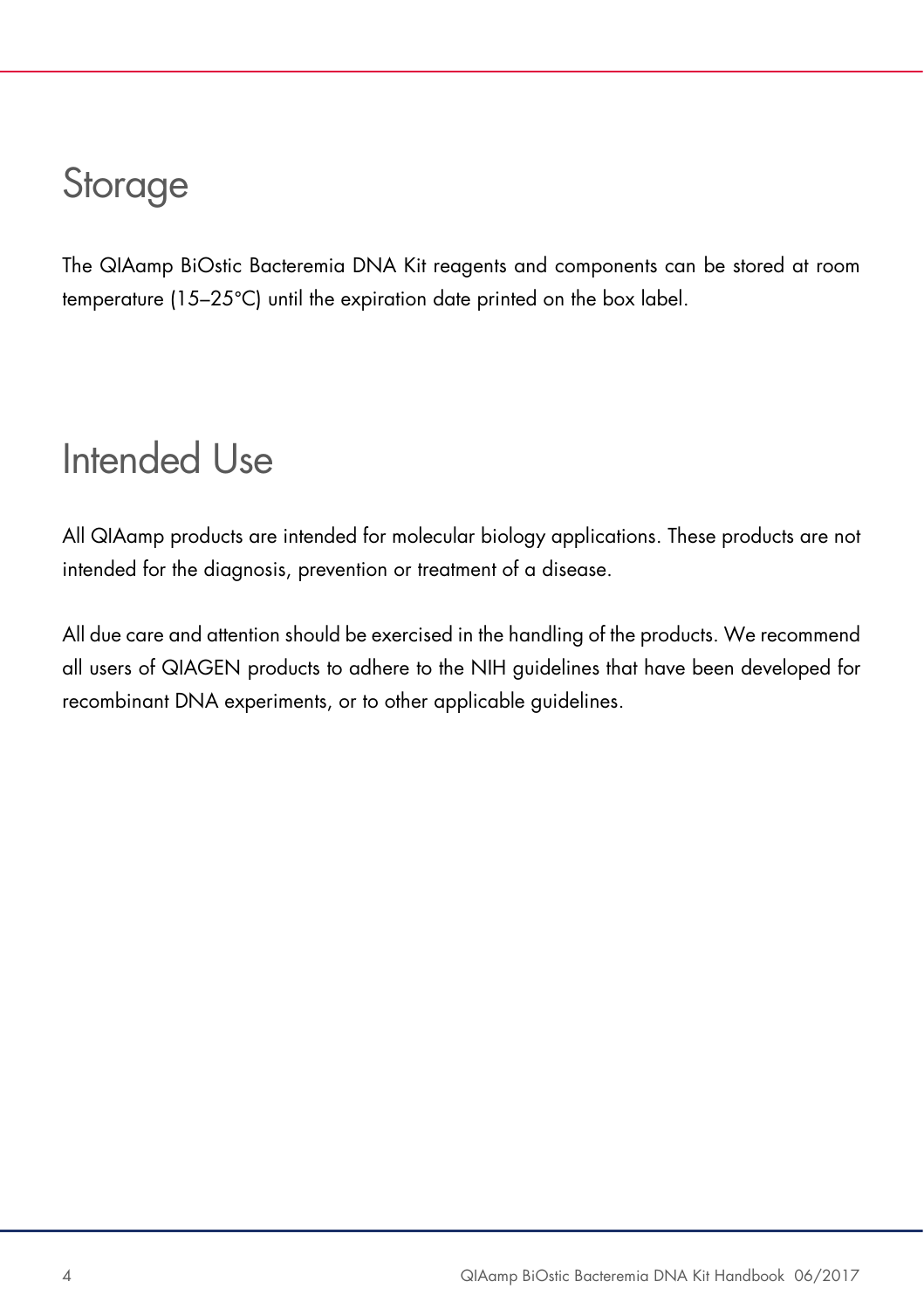### Safety Information

When working with chemicals, always wear a suitable lab coat, disposable gloves and protective goggles. For more information, please consult the appropriate safety data sheets (SDSs). These are available online in convenient and compact PDF format at www.qiagen.com/safety where you can find, view and print the SDS for each QIAGEN kit and kit component.

Warning: Solution CB contains alcohol and is flammable.



DO NOT add bleach or acidic solutions to directly to the sample preparation waste

Buffer MBL and Buffer BB contain guanidine salts, which can form highly reactive compounds when combined with bleach. If liquid containing these buffers is spilt, clean with a suitable laboratory detergent and water. If the spilt liquid contains potentially infectious agents, clean the affected area first with laboratory detergent and water, and then with 1% (v/v) sodium hypochlorite.

### Quality Control

In accordance with QIAGEN's ISO-certified Quality Management System, each lot of QIAamp BiOstic Bacteremia DNA Kit is tested against predetermined specifications to ensure consistent product quality.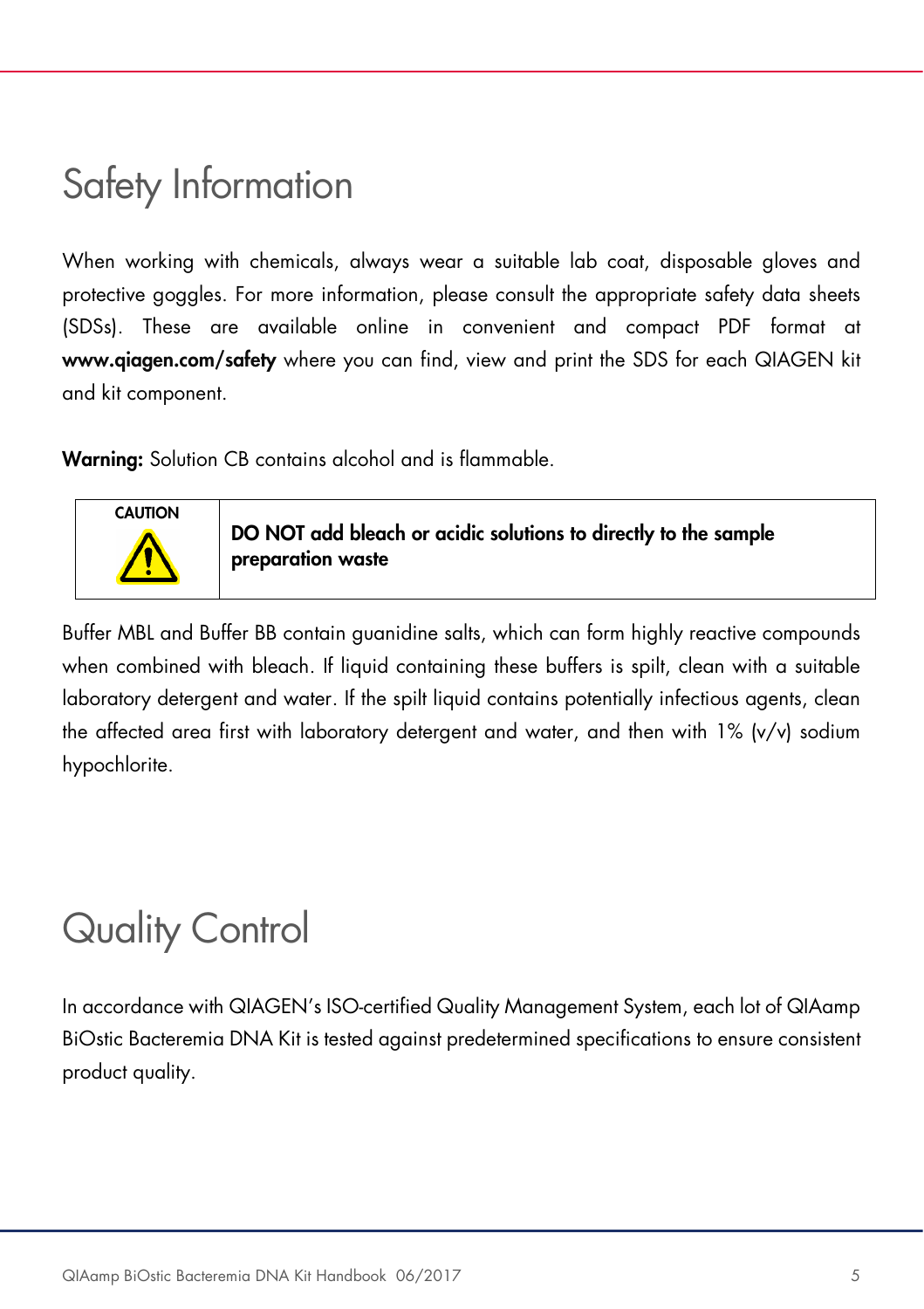### Introduction

The QIAamp BiOstic Bacteremia DNA Kit is optimized for the extraction of total DNA (host and microbial) from cultured blood tubes. The resulting DNA can be used for the detection of bacterial infection in blood. The kit includes Inhibitor Removal Technology® (IRT), which removes antibiotic neutralizers, such as charcoal, from blood cultures. This reduces the chances of false negatives caused by PCR inhibitors during the analysis of the DNA by PCR, real-time PCR and Rep PCR.

### Principle and procedure

Blood samples are inoculated into the BioMerieux BacT/Alert® SA Culture Bottle for growth of potential pathogens. These blood culture tubes neutralize antibiotics in the patient sample, allowing bacteria to grow, if present. The culture bottle indicates positive growth when the bacteria are in the range of 10<sup>5</sup>–10<sup>6</sup> bacteria/ml of culture. When extracting DNA from these samples with the QIAamp BiOstic Bacteremia DNA Kit, all inhibitors from the medium are removed using our Inhibitor Removal Technology. The purity of the extracted DNA allows for its use in sensitive detection assays, including Agilent BioAnalyzer assays for multiplex PCR products and real-time PCR.

Silica spin-column technology provides a robust and fast way to purify nucleic acids without the use of organic solvents or cesium chloride gradients.

Using the QIAamp BiOstic Bacteremia DNA Kit, cells from a 1.8 ml sample of cultured blood are pelleted for extraction. Lysis conditions combine mechanical lysis using 2 ml PowerBead Tubes and heat to lyse microbes and release DNA. The inhibitor removal solution removes heme as well as components of the culture medium that inhibit PCR. Charcoal is used to neutralize antibiotics in blood culture tubes. The IRT in this kit removes charcoal, and the lysate is purified using a silica spin column using chaotropic buffers and ethanol wash buffers. The final DNA is concentrated and ready to use in genotyping or realtime PCR.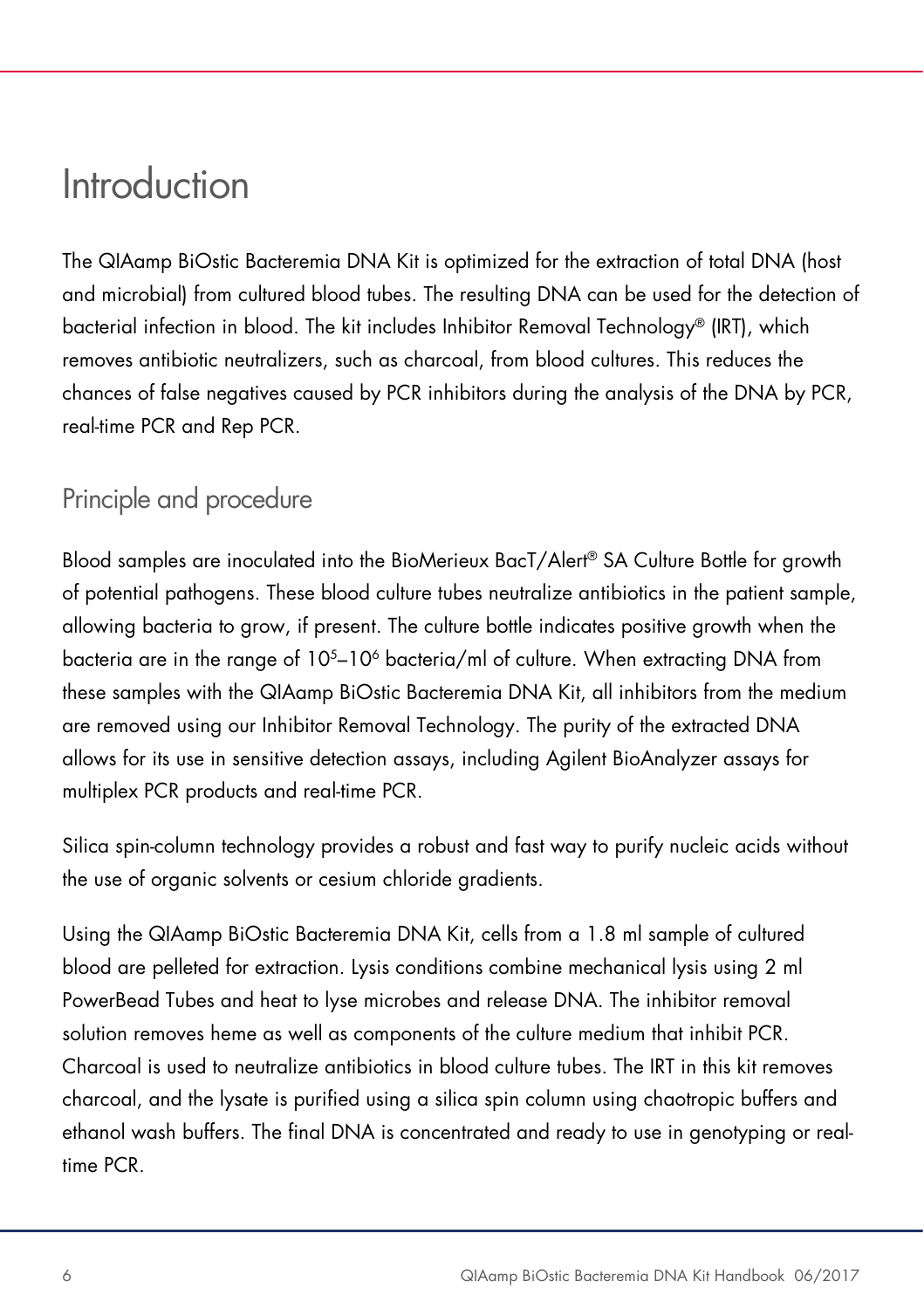

Figure 1. QIAamp BiOstic Bacteremia DNA Kit procedure.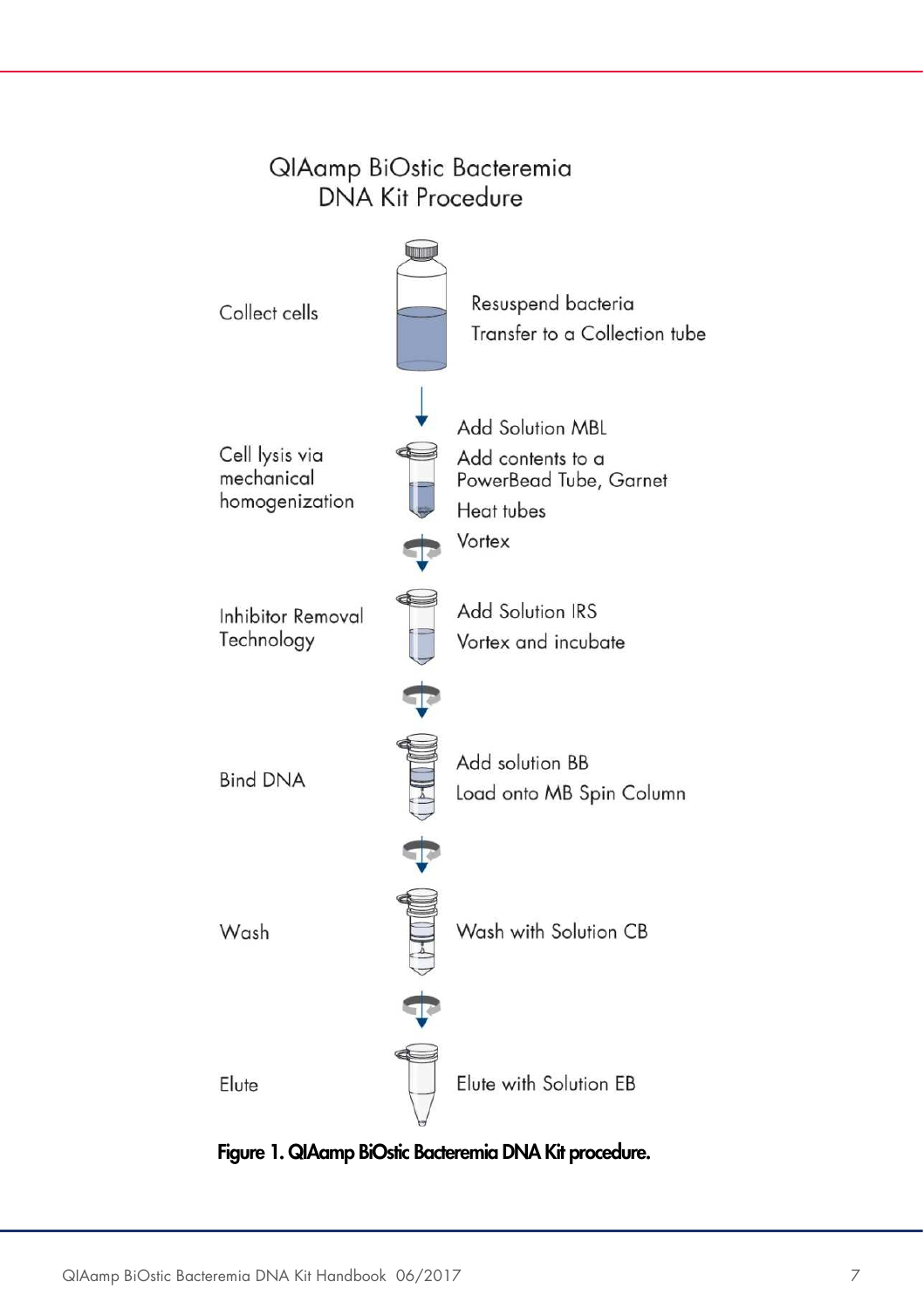## Equipment and Reagents to Be Supplied by User

When working with chemicals, always wear a suitable lab coat, disposable gloves and protective goggles. For more information, consult the appropriate safety data sheets (SDSs) available from the product supplier.

- $\bullet$  Microcentrifuge (10,000 x g)
- Pipettor (50–200 µl; 100–1000 µl)
- Vortex-Genie<sup>®</sup> 2 Vortex
- Vortex Adapter for 24 (1.5–2.0 ml) tubes (cat. no. 13000-V1-24)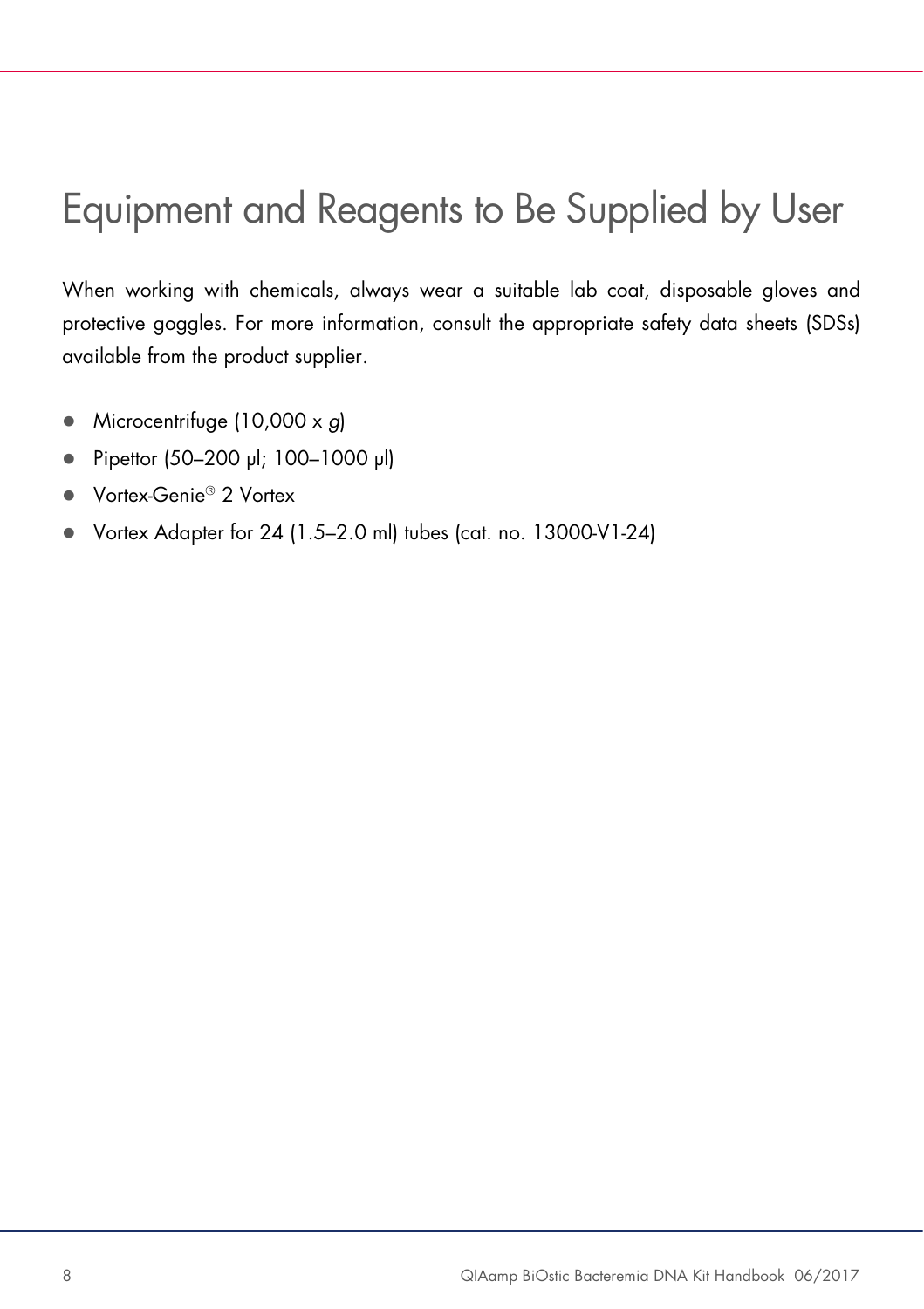### Important Notes

- The Centers for Disease Control and Prevention, the Food and Drug Administration and the American Hospital Association recommend **universal precautions** when working with blood and body fluids. To prevent contact with potentially infectious pathogens, we recommend that workers protect themselves from contact with these fluids by using suitable and effective barrier protection, which includes gloves.
- You will need five 2 ml Collection Tubes and one MB Spin Column per sample preparation. To make processing more efficient, prepare 2 ml Collection Tubes and MB Spin Columns in advance by labeling the tops and aligning them in a row in a microcentrifuge tube rack.
- If BacT/Alert SA Culture Bottles have been used to store cultured blood, use a needle and syringe to remove the liquids and aliquot into 2 ml tubes. Make sure to swirl the culture before removing samples to obtain a homogeneous mixture of bacteria. Centrifuge at 13,000 x g for 2 minutes to pellet bacteria and cells. Use a pipet to remove the supernatant, and store samples at –20°C until ready to extract DNA. Residual blood or culture medium (up to 100 μl) will not negatively impact the prep.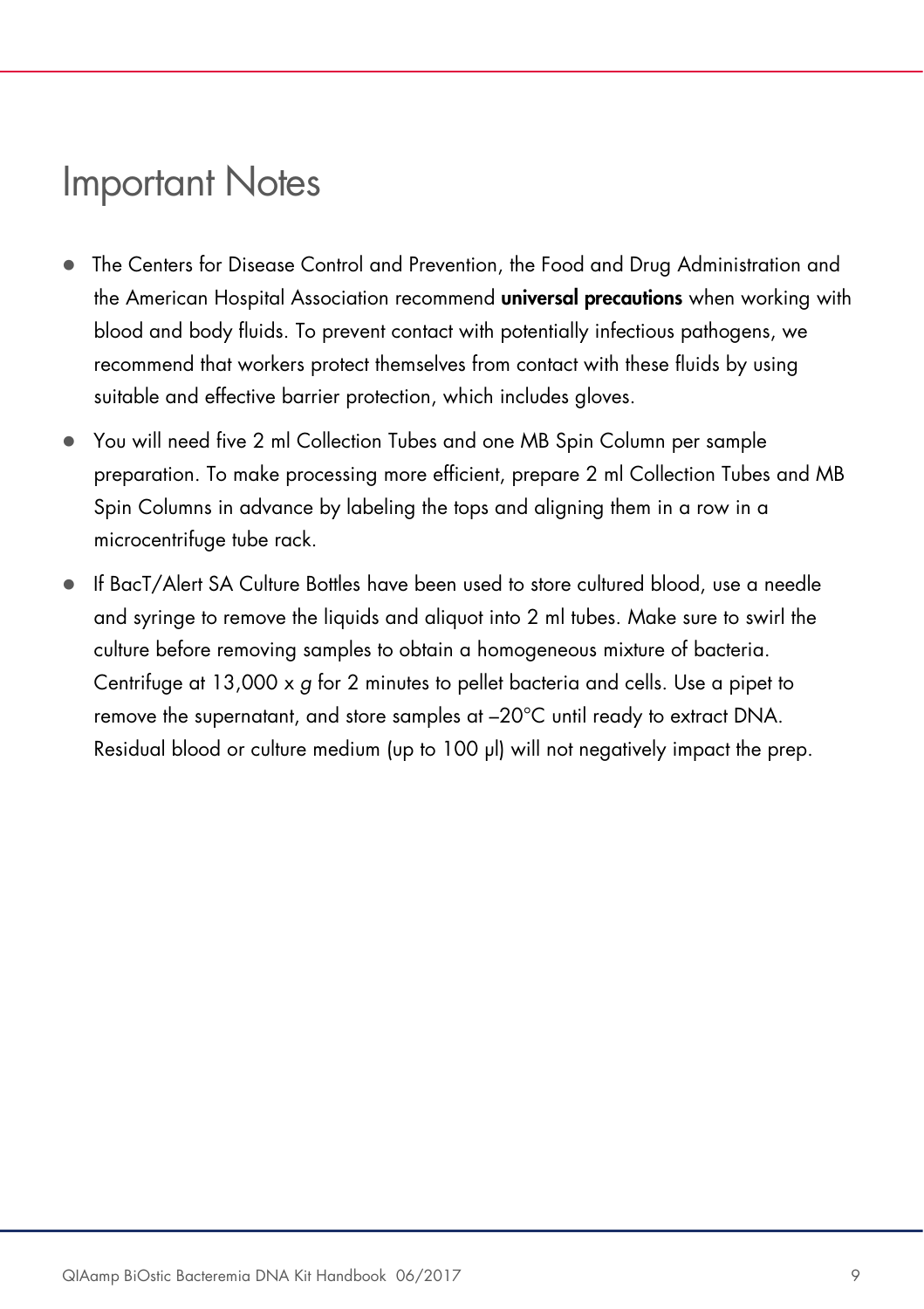### Protocol: Experienced User

#### Important points before starting

Warm Solution MBL at 55°C for 5–10 min to dissolve precipitates prior to each use.

#### Procedure

- 1. Swirl the cultured blood to resuspend the bacteria and remove 1.8 ml with a syringe and needle or pipet and dispense into a 2 ml Collection Tube (provided).
- 2. Centrifuge at 13,000 x g for 2 min to pellet the bacteria and pipet to remove the supernatant and dispose in biohazard waste.
- 3. Add 450 μl of Solution MBL to the pellet and resuspend by pipetting. Transfer the lysate into a 2 ml PowerBead Tube and close. Vortex for 10 s to mix and place in a 70°C heat block or water bath for 15 min.
- 4. Secure the PowerBead Tube horizontally using the Vortex Adapter tube holder for the vortex (cat. no. 13000-V1-24). Vortex at maximum speed for 10 min.
- 5. Centrifuge the PowerBead Tube to pellet debris at  $10,000 \times g$  for 1 min. Transfer the supernatant to a new 2 ml Collection Tube (provided).
- 6. Add 100 μl of Solution IRS and vortex to mix. Incubate for 5 min at room temperature. Note: Longer incubation in Solution IRS does not affect DNA yield or purity (sample may be incubated up to 10 min in Solution IRS).
- 7. Centrifuge at 10,000  $\times$  g for 1 min to pellet debris. Transfer the supernatant to a new 2 ml Collection Tube (provided).
- 8. Add 1 ml of Solution BB. Pipette or pulse vortex to mix. Briefly centrifuge to collect any liquid from the top of the lid.
- 9. Load 600 μl of lysate onto a MB Spin Column and centrifuge at 10,000 x g for 1 min. Discard the flow-through and place the MB Spin Column back into the 2 ml Collection Tube. Repeat this step until all the lysate has been loaded onto the MB Spin Column.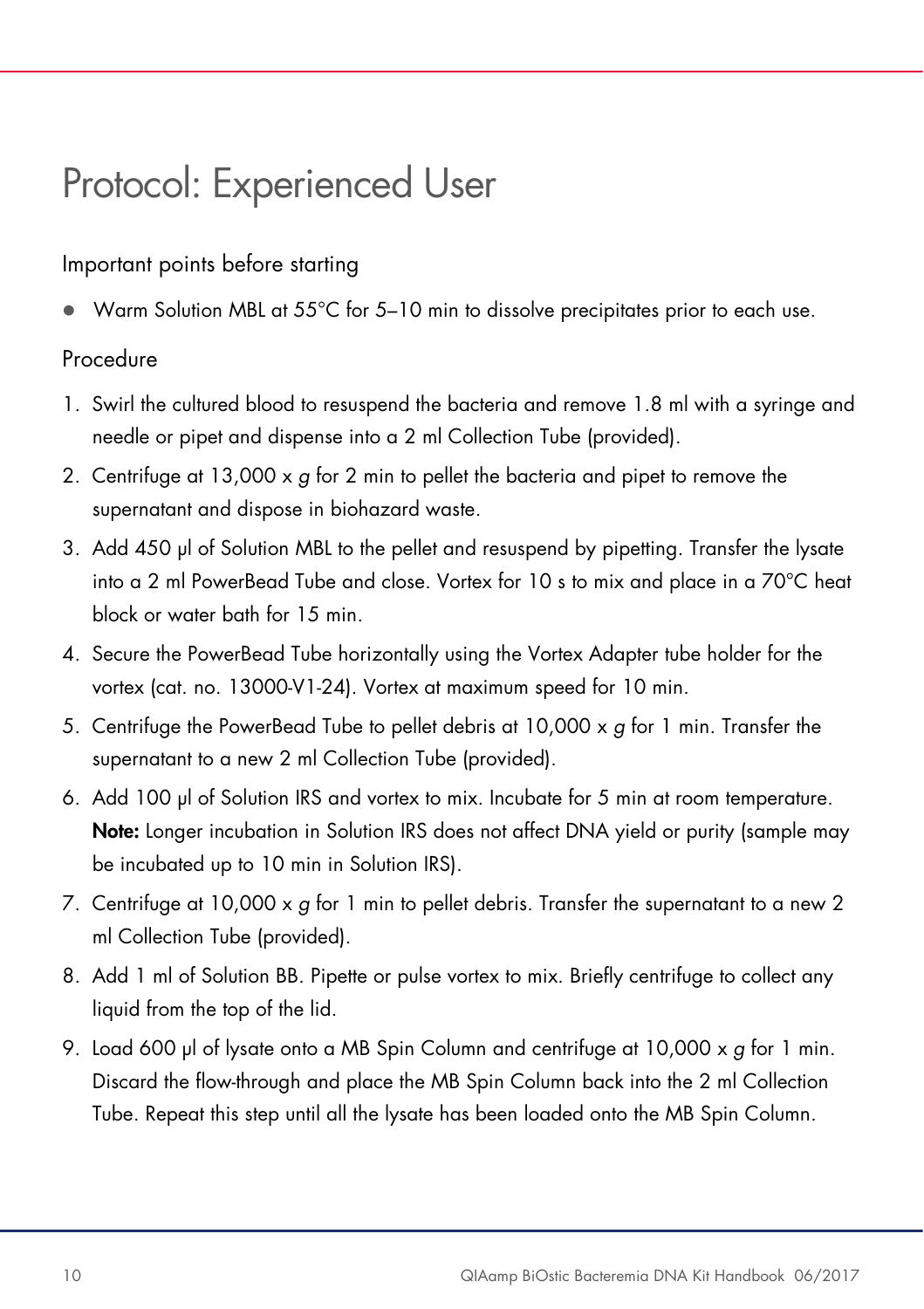- 10. Transfer the MB Spin Column to a new 2 ml Collection Tube (provided) and wash by adding 500 μl of Solution CB. Centrifuge 10,000 x g for 1 min. Discard the flowthrough and put the MB Spin Column back into the 2 ml Collection Tube.
- 11. Wash with another 500 μl of Solution CB and spin at 10,000 x g for 1 min. Discard the flow-through and place the MB Spin Column back into the 2 ml Collection Tube.
- 12. Centrifuge at 13,000 x g for 2 min to dry the MB Spin Column membrane.
- 13. Transfer the MB Spin Column to a new 2 ml Collection Tube (provided).
- 14. Elute by adding 50 μl of Solution EB directly in the center of the membrane. Allow the MB Spin Column to sit at room temperature for up to 5 min to maximize the elution. Note: Do not heat the elution buffer.
- 15. Centrifuge at  $10,000 \times g$  for 1 min.
- 16. Discard the MB Spin Column and cap the 2 ml Collection Tube containing the genomic DNA. The DNA is now ready for downstream applications. **Note:** We recommend storing DNA frozen  $(-20^\circ$  to  $-80^\circ \text{C})$  as Solution EB does not contain EDTA.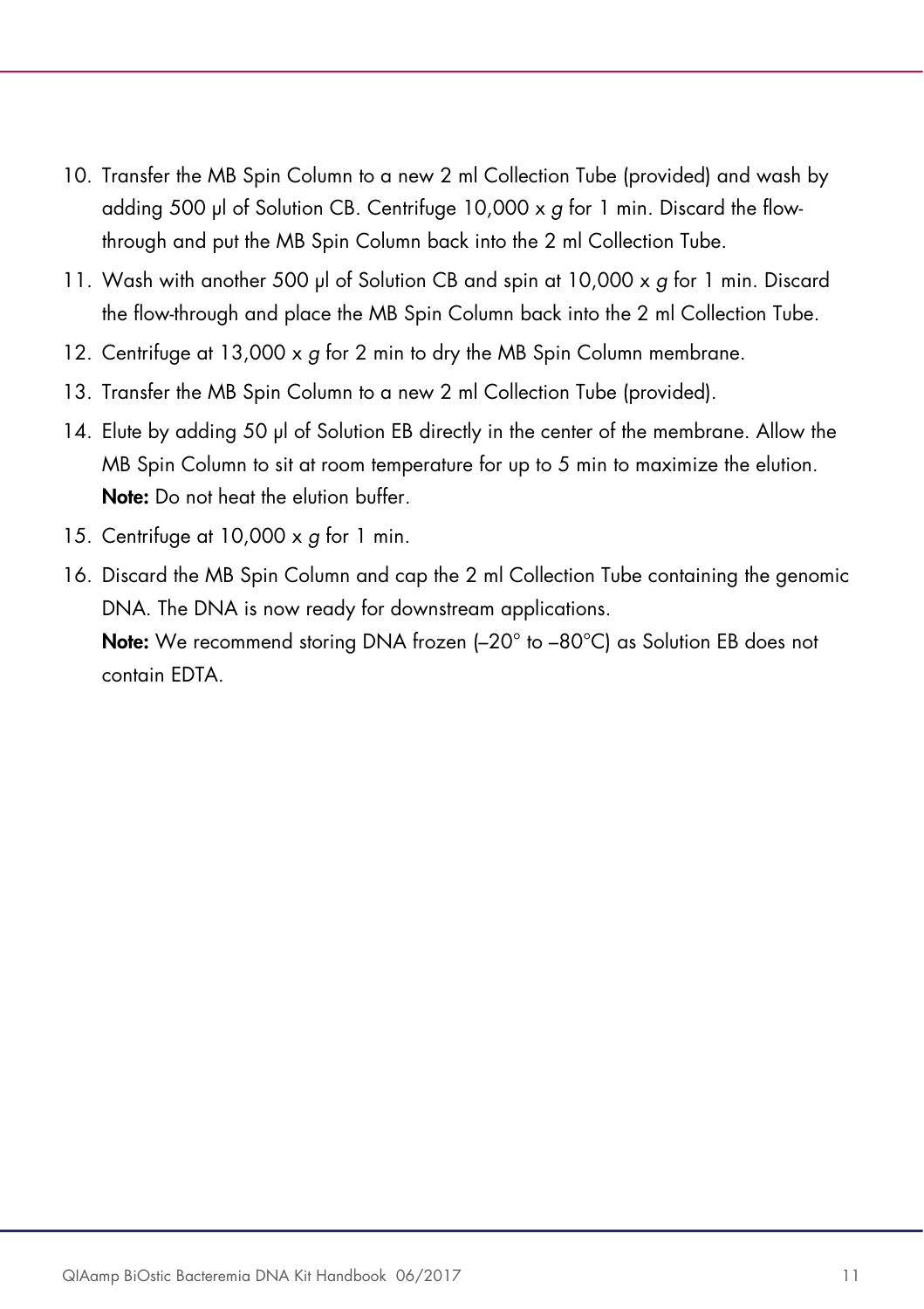### Protocol: Detailed

#### Important points before starting

Warm Solution MBL at 55°C for 5-10 min to dissolve precipitates prior to each use.

#### Procedure

- 1. Swirl the cultured blood to resuspend the bacteria and remove 1.8 ml with a syringe and needle or pipet and dispense into a 2 ml Collection Tube (provided).
- 2. Centrifuge at  $13,000 \times q$  for 2 min to pellet the bacteria and pipet to remove the supernatant and dispose in biohazard waste. Note: Bacteria and red and white blood cells are collected in the pellet.
- 3. Add 450 μl of Solution MBL to the pellet and resuspend by pipetting. Transfer the lysate into a 2 ml PowerBead and close. Vortex for 10 s to mix and place in a 70°C heat block or water bath for 15 min.

Note: The lysis and inhibitor removal steps are enhanced in the presence of Solution MBL. The heating step enables efficient mechanical lysis.

- 4. Secure the PowerBead Tube horizontally using the Vortex Adapter tube holder for the vortex (cat. no. 13000-V1-24). Vortex at maximum speed for 10 min. Note: This mechanical homogenization step completes the lysis of the bacteria in the sample.
- 5. Centrifuge the PowerBead Tube to pellet debris at  $10,000 \times g$  for 1 min. Transfer the supernatant to a new 2 ml Collection Tube (provided). Note: Debris and PowerBeads are removed from the supernatant, which contains the DNA.
- 6. Add 100 μl of Solution IRS and vortex to mix. Incubate for 5 min at room temperature. Note: Longer incubation in Solution IRS does not affect DNA yield or purity (sample may be incubated up to 10 min in Solution IRS).
- 7. Centrifuge at 10,000  $\times$  g for 1 min to pellet debris. Transfer the supernatant to a new 2 ml Collection Tube (provided).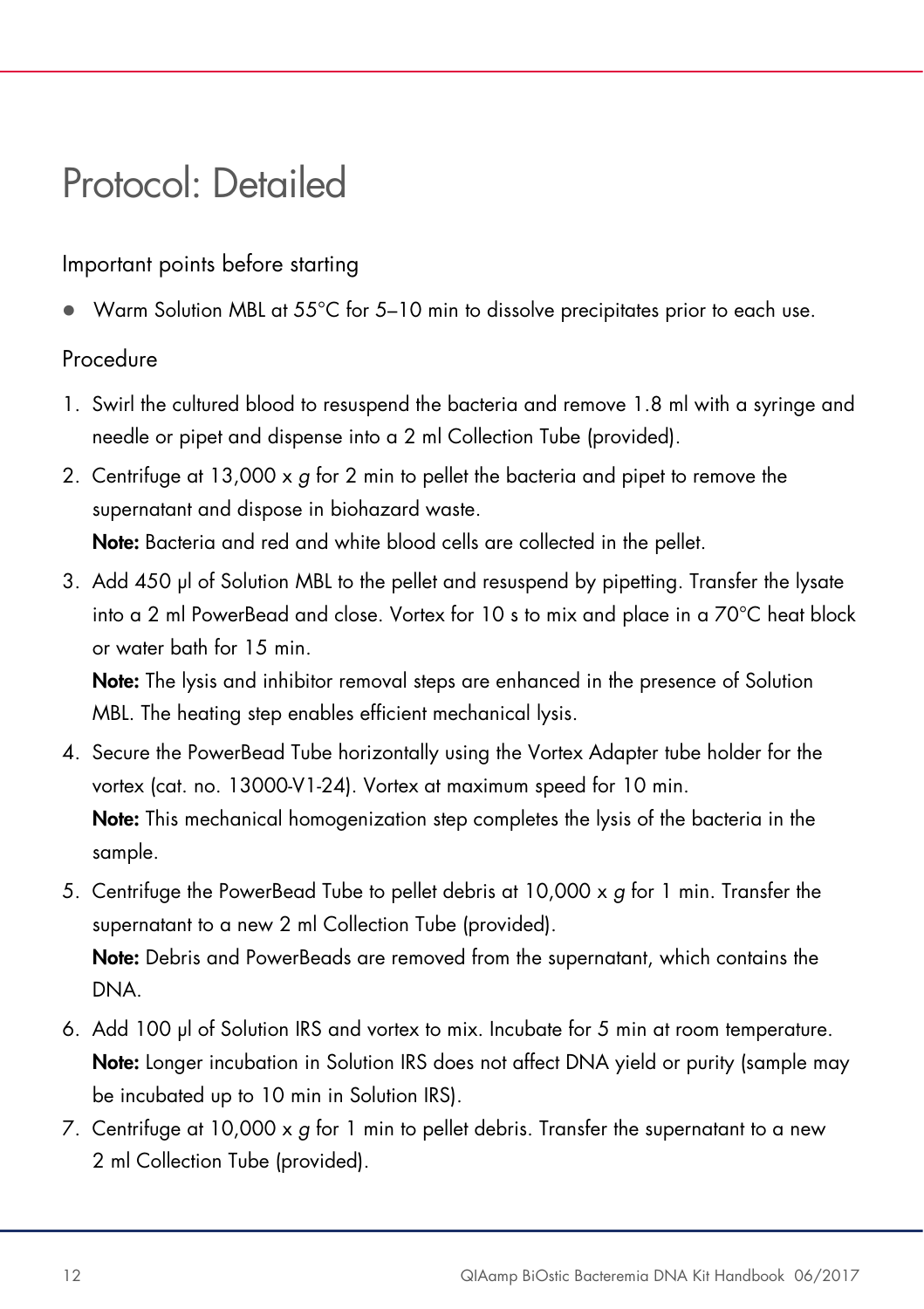Note: Solution IRS removes all inhibitors from the sample.

8. Add 1 ml of Solution BB. Pipet or pulse vortex to mix. Briefly centrifuge to collect any liquid from the top of the lid.

Note: The addition of Solution BB allows genomic DNA to bind to the MB Spin Column filter membrane.

- 9. Load 600 μl of lysate onto a MB Spin Column and centrifuge at 10,000 x g for 1 min. Discard the flow-through and place the MB Spin Column back into the 2 ml Collection Tube. Repeat this step until all the lysate has been loaded onto the MB Spin Column. Note: The DNA is bound to the MB Spin Column silica filter membrane. Due to the large volume of lysate, it takes multiple loads to bind all the DNA.
- 10. Transfer the MB Spin Column to a new 2 ml Collection Tube (provided) and wash by adding 500 μl of Solution CB. Centrifuge 10,000 x g for 1 min. Discard the flowthrough and put the MB Spin Column back into the 2 ml Collection Tube.
- 11. Wash with another 500 μl of Solution CB and spin at 10,000 x g for 1 min. Discard the flow-through and place the MB Spin Column back into the 2 ml Collection Tube.
- 12. Centrifuge at 13,000 x g for 2 min to dry the MB Spin Column membrane. Note: Solution CB washes impurities and salt off the MB Spin Column filter membrane. The dry spin ensures that all of the ethanol is removed, so that DNA can be released from the membrane in subsequent steps.
- 13. Transfer the MB Spin Column to a new 2 ml Collection Tube (provided).
- 14. Elute by adding 50 μl of Solution EB directly in the center of the membrane. Allow the MB Spin Column to sit at room temperature for up to 5 min to maximize the elution. Note: Do not heat the elution buffer.
- 15. Centrifuge at  $10,000 \times q$  for 1 min. Note: The DNA is eluted in 10 mM Tris (pH 8.0) buffer.
- 16. Discard the MB Spin Column and cap the 2 ml Collection Tube containing the genomic DNA. The DNA is now ready for downstream applications. Note: We recommend storing DNA frozen (-20° to -80°C) as Solution EB does not contain EDTA.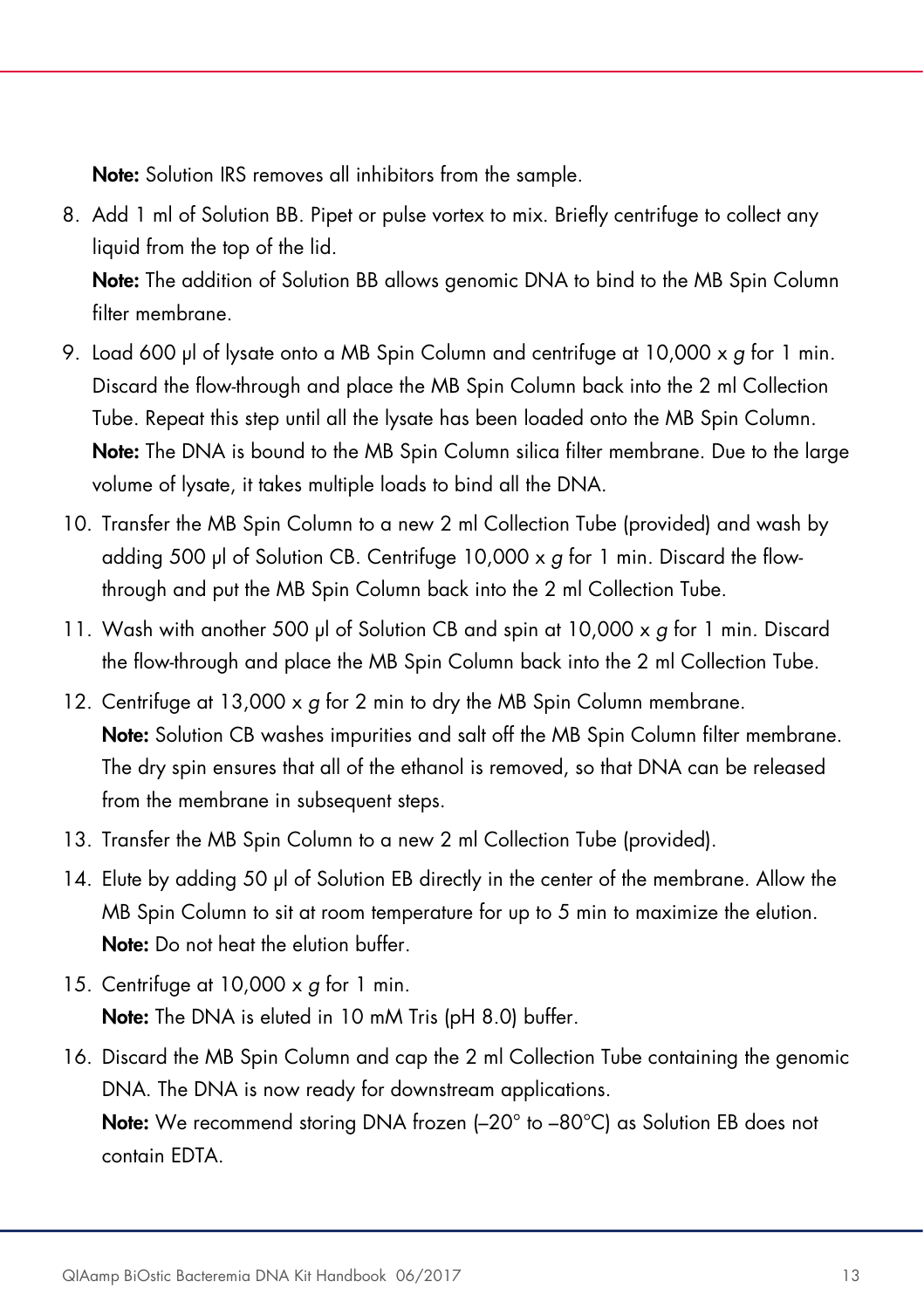### Protocol: Fast

#### Important points before starting

- Warm Solution MBL at 55°C for 5–10 min to dissolve precipitates prior to each use.
- You will need five 2 ml Collection Tubes and one MB Spin Column per sample for this procedure. To make processing more efficient, prepare the 2 ml Collection Tubes and the MB Spin Column in advance by labeling the tops and aligning them in a row in a microcentrifuge tube rack.
- Dispense 100 μl of Solution IRS in the second of the pre-labeled 2 ml Collection Tubes in a rack and 1 ml of Solution BB in the third labeled 2 ml Collection Tube in the rack.

#### Procedure

- 1. Swirl the cultured blood to resuspend the bacteria and remove 1.8 ml with a syringe and needle or pipet and dispense into a 2 ml Collection Tube (provided).
- 2. Centrifuge at  $13,000 \times g$  for 2 min to pellet the bacteria and pipet to remove the supernatant and dispose in biohazard waste.
- 3. Add 450 μl of Solution MBL to the pellet and resuspend by pipetting. Transfer the lysate into a 2 ml PowerBead Tube and close. Vortex for 10 s to mix and place in a 70°C heat block or water bath for 15 min.
- 4. Secure the PowerBead Tube horizontally using the Vortex Adapter tube holder for the vortex (cat. no. 13000-V1-24). Vortex at maximum speed for 10 min.
- 5. Centrifuge the PowerBead Tube to pellet debris at  $10,000 \times q$  for 1 min. Transfer the supernatant to the 2 ml Collection Tube containing 100 μl of Solution IRS.
- 6. Vortex to mix. Incubate for 5 min at room temperature. Note: Longer incubation in Solution IRS does not affect DNA yield or purity (sample may be incubated up to 10 min in Solution IRS).
- 7. Centrifuge at 10,000  $\times$  g for 1 min to pellet debris. Transfer the supernatant to the 2 ml Collection Tube containing 1 ml of Solution BB.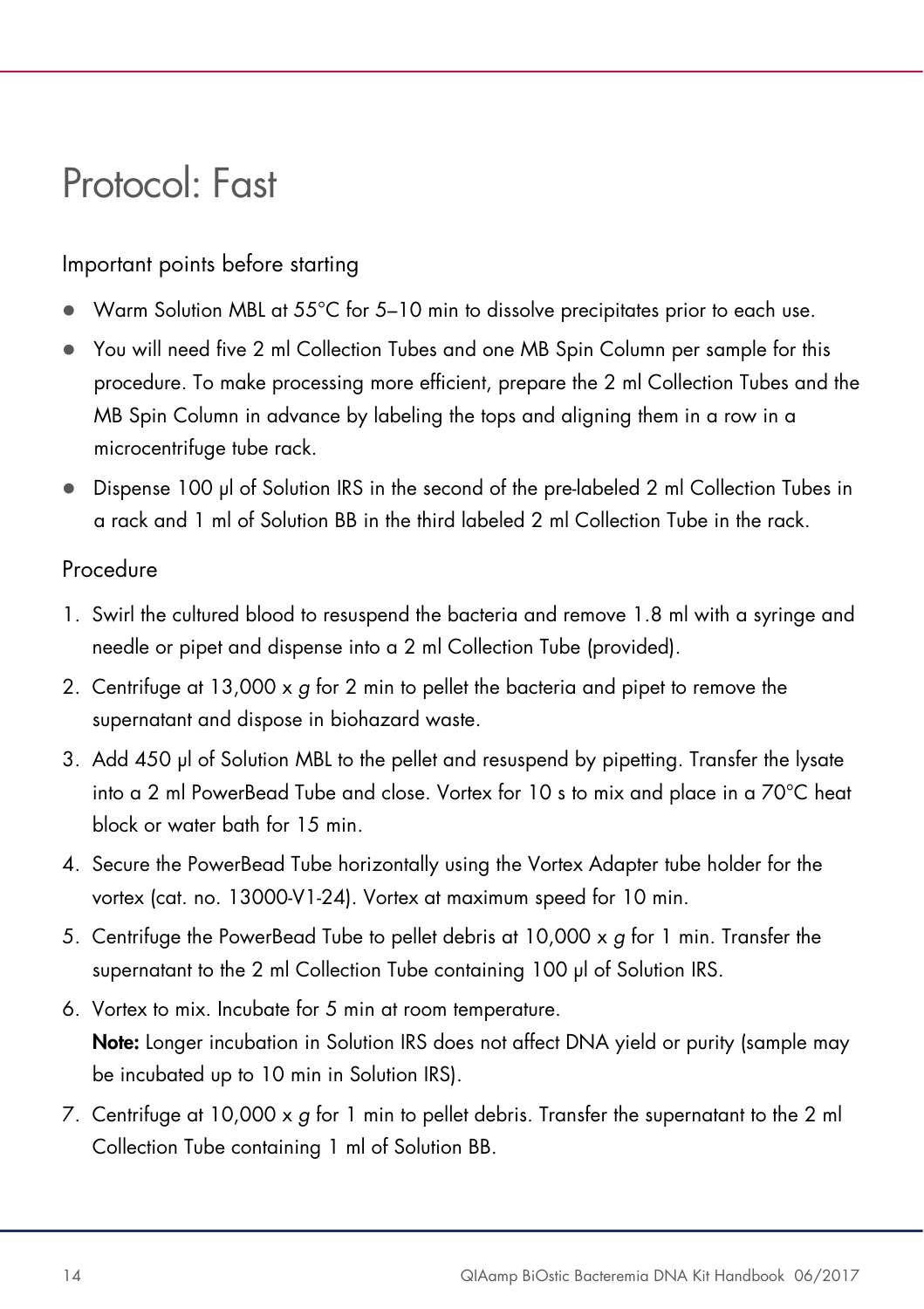- 8. Pipet or pulse vortex to mix. Briefly centrifuge to collect any liquid from the top of the lid.
- 9. Load 600 μl of lysate onto a MB Spin Column and centrifuge at  $10,000 \times g$  for 1 min. Discard the flow-through and place the MB Spin Column back into the 2 ml Collection Tube. Repeat this step until all the lysate has been loaded onto the MB Spin Column.
- 10. Transfer the MB Spin Column to a new 2 ml Collection Tube (provided) and wash by adding 500 μl of Solution CB. Centrifuge 10,000 x g for 1 min. Discard the flowthrough and put the MB Spin Column back into the 2 ml Collection Tube.
- 11. Wash with another 500 μl of Solution CB and spin at 10,000 x g for 1 min. Discard the flow-through and place the MB Spin Column back into the 2 ml Collection Tube.
- 12. Centrifuge at 13,000 x g for 2 min to dry the MB Spin Column membrane.
- 13. Transfer the MB Spin Column to a new 2 ml Collection Tube (provided).
- 14. Elute by adding 50 μl of Solution EB directly in the center of the membrane. Allow the MB Spin Column to sit at room temperature for up to 5 min to maximize the elution. Note: Do not heat the elution buffer.
- 15. Centrifuge at 10,000 x g for 1 min.
- 16. Discard the MB Spin Column and cap the 2 ml Collection Tube containing the genomic DNA. The DNA is now ready for downstream applications.

Note: We recommend storing DNA frozen (-20° to -80°C) as Solution EB does not contain EDTA.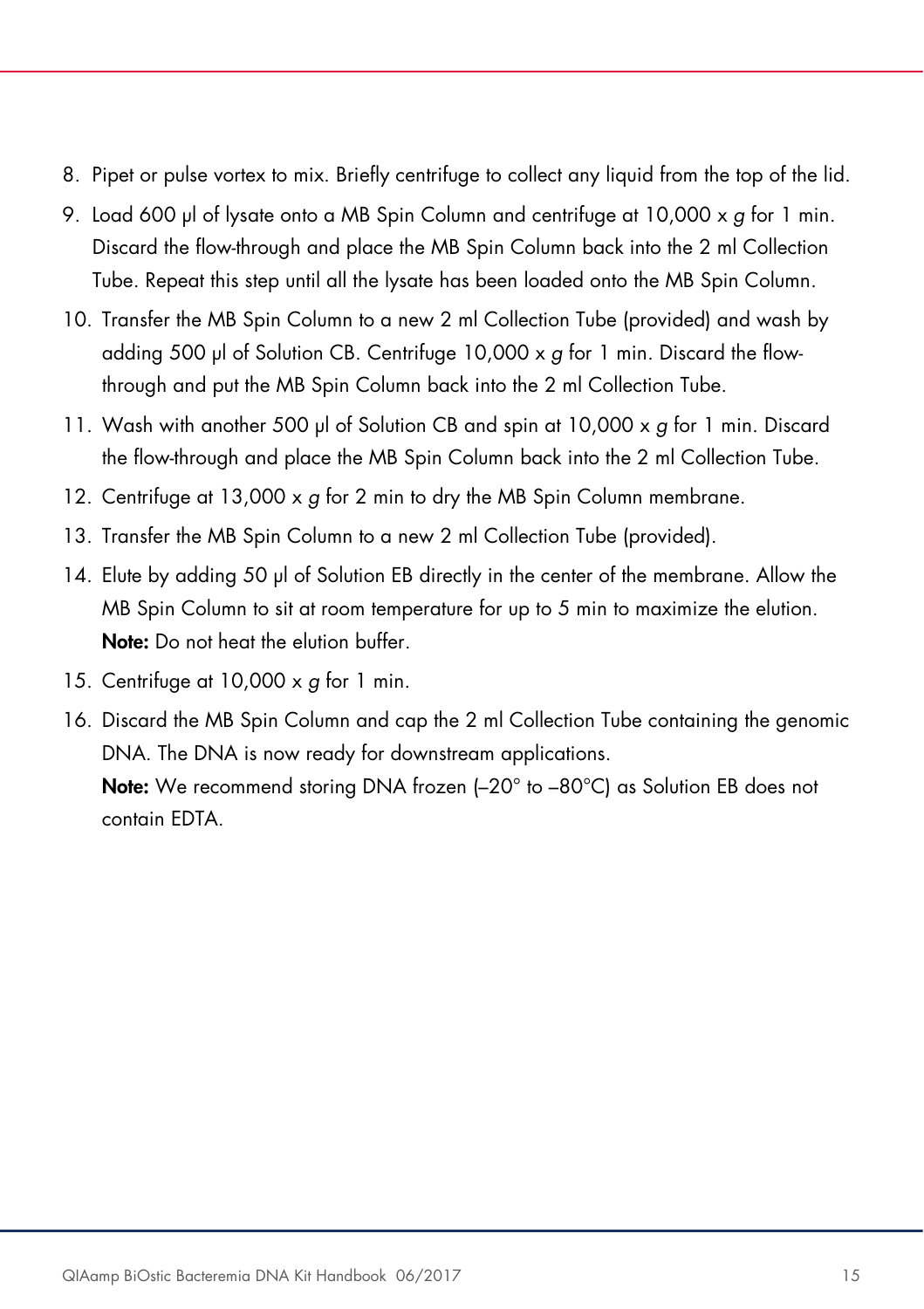### Troubleshooting Guide

This troubleshooting guide may be helpful in solving any problems that may arise. For more information, see also the Frequently Asked Questions page at our Technical Support Center: www.qiagen.com/FAQ/FAQList.aspx. The scientists in QIAGEN Technical Services are always happy to answer any questions you may have about either the information and/or protocols in this handbook or sample and assay technologies. For contact information, visit www.qiagen.com.

Comments and suggestions

| <b>DNA</b> |                                                                                                                     |                                                                                                                                                                                                                                                                                                                                                                                                                                                                                                                  |
|------------|---------------------------------------------------------------------------------------------------------------------|------------------------------------------------------------------------------------------------------------------------------------------------------------------------------------------------------------------------------------------------------------------------------------------------------------------------------------------------------------------------------------------------------------------------------------------------------------------------------------------------------------------|
| a)         | DNA does not amplify:<br>PCR for the organism of<br>interest fails                                                  | The sample will contain human genomic DNA from white blood cells. To<br>check for PCR inhibition, test the sample with primers for a human gene.                                                                                                                                                                                                                                                                                                                                                                 |
|            |                                                                                                                     | To ensure that your primers for the organism of interest are correct, include a<br>PCR reaction that is expected to work. You can use the QIAamp BiOstic<br>Bacteremia DNA Kit to prepare a batch of control DNA from a pellet of<br>bacterial cells from an overnight culture.                                                                                                                                                                                                                                  |
| a)         | DNA does not amplify:<br>Positive-control samples<br>are amplified but PCR for<br>the organism of interest<br>fails | Make sure the culture tube was incubated long enough to indicate positive<br>growth of the bacteria. Culture time may vary based on the type of organism,<br>the level of infection and the amount of antibiotics in the sample.                                                                                                                                                                                                                                                                                 |
|            |                                                                                                                     | Use primers to amplify across a wide range of bacterial species (for example,<br>16s rRNA primers) to ensure detection of microbial DNA before performing a<br>species-specific assay. It is possible for more than one microorganism to be<br>present in the sample.                                                                                                                                                                                                                                            |
| b)         | DNA floats out of a well<br>when loading a gel                                                                      | This usually occurs because residual ethanol remains in the final sample.<br>Avoid transferring any Solution CB to the elution step. To ensure complete<br>drying of the membrane after addition of Solution CB, centrifuge the MB Spin<br>Column (in a 2 ml Collection Tube) for an additional minute.                                                                                                                                                                                                          |
|            |                                                                                                                     | Ethanol precipitation (described in "Concentrating eluted DNA") is the best<br>way to remove residual ethanol.                                                                                                                                                                                                                                                                                                                                                                                                   |
| c)         | Concentrating eluted<br><b>DNA</b>                                                                                  | The final volume of eluted DNA will be 50 µl. The DNA may be concentrated<br>by adding 5 µl of 3 M NaCl and inverting 3–5 times to mix. Next, add 100<br>$\mu$ of 100% cold ethanol and invert 3-5 times to mix. Centrifuge at 10,000 x<br>g for 5 minutes at room temperature. Decant all liquid. Briefly dry residual<br>ethanol in a speed vac or ambient air. Avoid over-drying the pellet or<br>resuspension may be difficult. Resuspend precipitated DNA in desired volume<br>of 10 mM Tris (Solution EB). |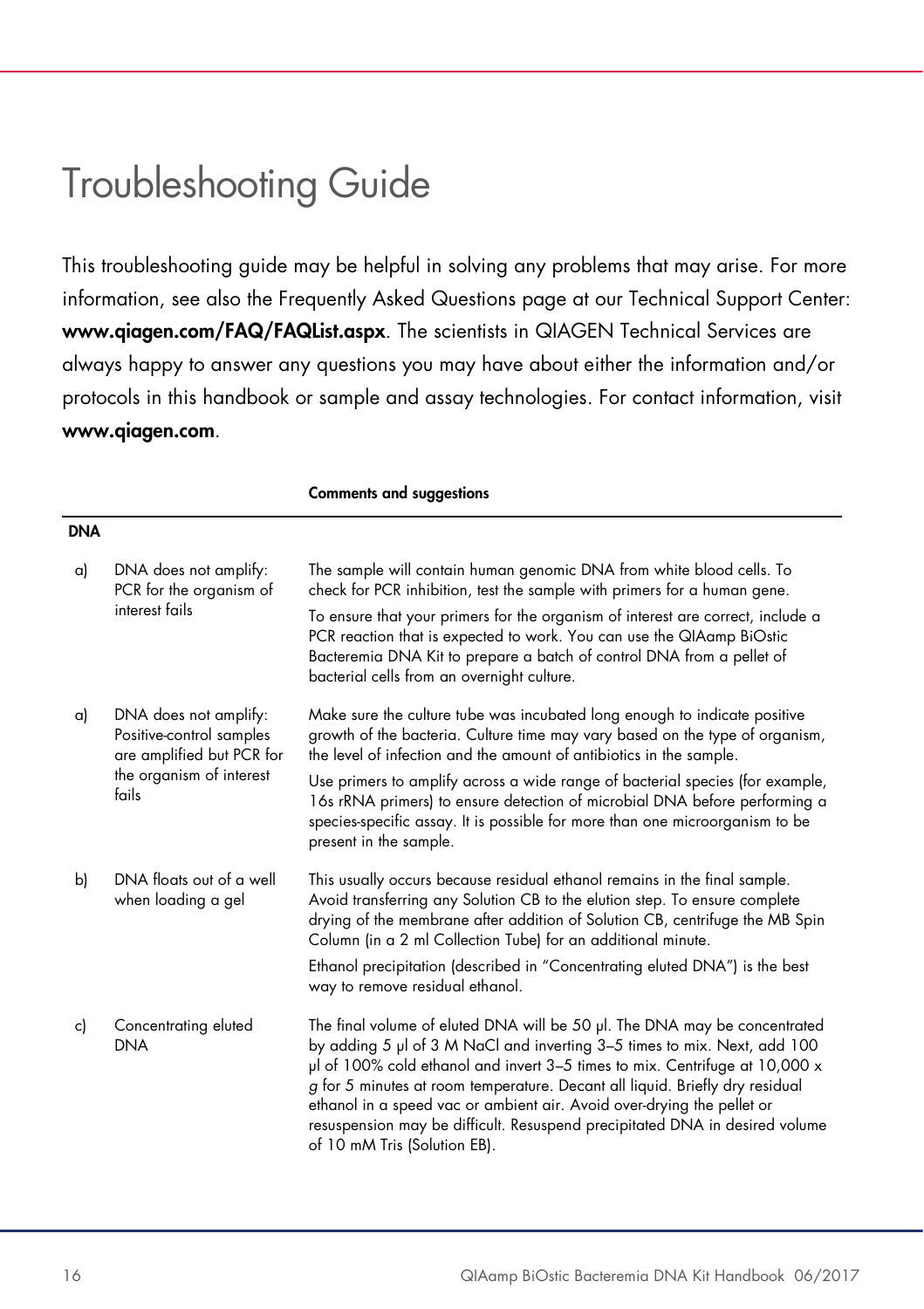#### Comments and suggestions

| d)              | Storing DNA                        | DNA is eluted in Solution EB (10 mM Tris) and must be stored at -20°C to<br>-80°C to prevent degradation. DNA can be eluted in TE without loss, but the<br>EDTA may inhibit downstream reactions such as PCR and automated<br>sequencing.                                                        |
|-----------------|------------------------------------|--------------------------------------------------------------------------------------------------------------------------------------------------------------------------------------------------------------------------------------------------------------------------------------------------|
| $\vert e \vert$ | DNA has low $A_{260/280}$<br>ratio | The ratio for pure DNA should be 1.7–1.9. Any A <sub>260/280</sub> reading below 1.6<br>may indicate significant protein contamination.                                                                                                                                                          |
|                 |                                    | A low A <sub>260/280</sub> ratio may also occur when the sample is measured by UV<br>spectrophotometry in water. The low pH of water can influence the 280<br>reading and cause reduced sensitivity to protein contamination. Remeasure<br>the 260/280 by diluting the DNA in 10 mM Tris pH 7.5. |
|                 |                                    | If using a Nanodrop, blank the instrument with Solution EB.                                                                                                                                                                                                                                      |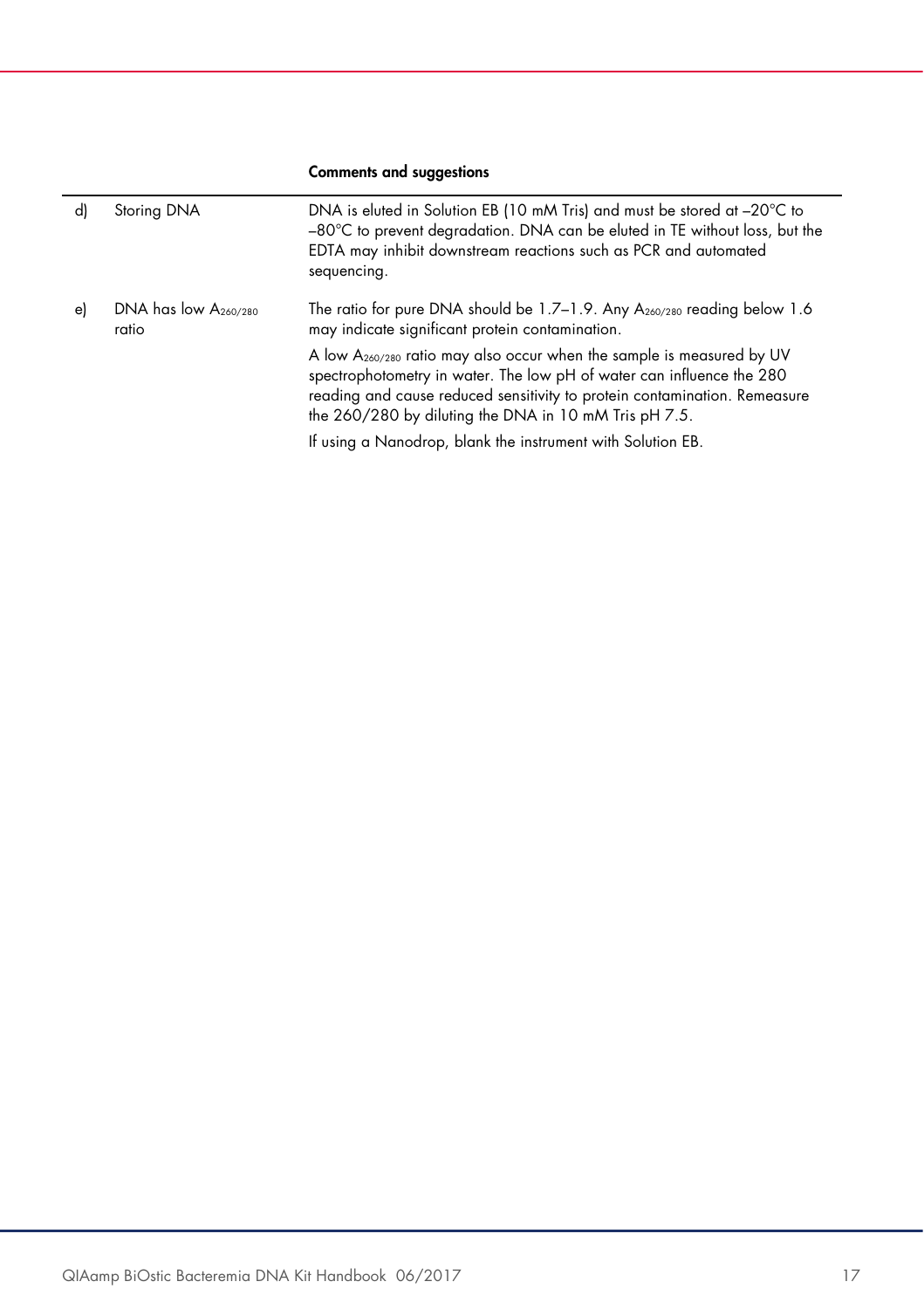## Ordering Information

| Product                                              | <b>Contents</b>                                                                                                                            | Cat. no.    |
|------------------------------------------------------|--------------------------------------------------------------------------------------------------------------------------------------------|-------------|
| QIAamp BiOstic Bacteremia<br><b>DNA Kit (50)</b>     | For 50 preps: Isolation of bacterial DNA<br>from cultured blood, fecal and cervical<br>swabs                                               | 12240-50    |
| <b>Related Products</b>                              |                                                                                                                                            |             |
| DNeasy® UltraClean®<br>Microbial Kit (50)            | For 50 preps: Isolation of high-quality<br>DNA from microbial cultures                                                                     | 12224-50    |
| DNeasy UltraClean<br>Microbial Kit (250)             | For 250 preps: Isolation of high-quality<br>DNA from microbial cultures                                                                    | 12224-250   |
| DNeasy UltraClean 96<br>Microbial Kit (384)          | For 384 preps: High-throughput isolation<br>of DNA from microbial cultures                                                                 | 10196-4     |
| MagAttract® Microbial DNA<br>Kit (384)               | For 384 preps: Automated isolation of<br>DNA from microbial and food cultures<br>using automated processing and liquid<br>handling systems | 27200-4     |
| DNeasy PowerFood®<br>Microbial Kit (100)             | For 100 preps: Isolation of inhibitor-free<br>DNA from a variety of cultured foods                                                         | 21000-100   |
| DNeasy PowerLyzer <sup>®</sup><br>Microbial Kit (50) | For 50 preps: Isolation of high-quality<br>DNA from microbial cultures using a<br>bead-based homogenizer                                   | 12255-50    |
| Vortex Adapter                                       | For vortexing 1.7 ml or 2 ml tubes using<br>the Vortex-Genie 2 Vortex                                                                      | 13000-V1-24 |

For up-to-date licensing information and product-specific disclaimers, see the respective QIAGEN kit handbook or user manual. QIAGEN kit handbooks and user manuals are available at www.qiagen.com or can be requested from QIAGEN Technical Services or your local distributor.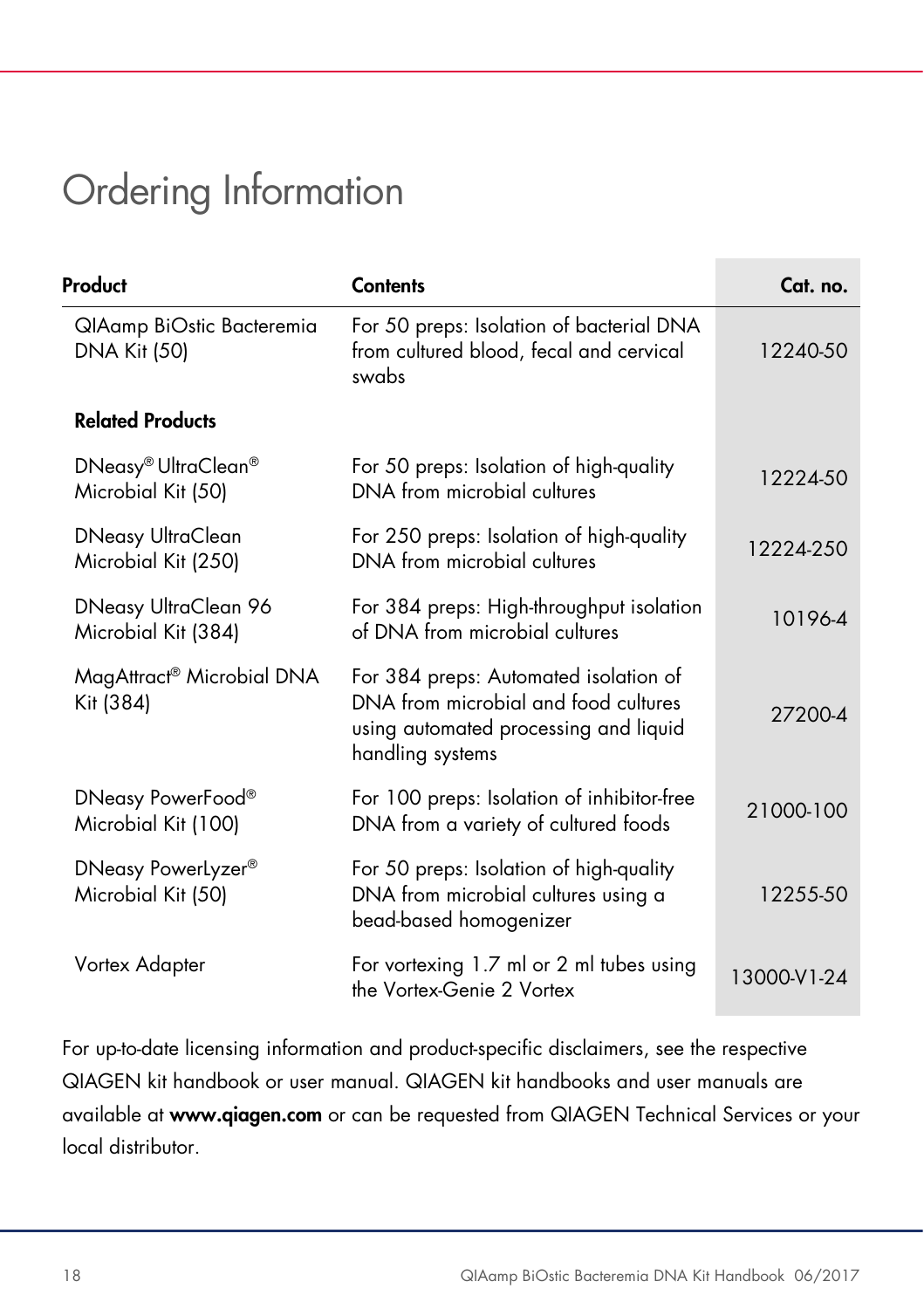Trademarks: QIAGEN®, DNeasy®, Sample to Insight®, QIAamp®, BiOstic®, PowerFood®, PowerLyzer®, MagAttract®, UltraClean® (QIAGEN Group); Vortex-Genie® (Scientific Industries). Registered names, trademarks, etc. used in this document, even when not specifically marked as such, are not to be considered unprotected by law.

#### Limited License Agreement for QIAamp BiOstic Bacteremia DNA Kit

Use of this product signifies the agreement of any purchaser or user of the product to the following terms:

- 1. The product may be used solely in accordance with the protocols provided with the product and this handbook and for use with components contained in the kit only. QIAGEN grants no license under any of its intellectual property to use or incorporate the enclosed components of this kit with any components not included within this kit except as described in the protocols provided with the product, this handbook, and additional protocols available at www.qiagen.com. Some of these additional protocols have been provided by QIAGEN users for QIAGEN users. These protocols have not been thoroughly tested or optimized by QIAGEN.<br>QIAGEN neither guarantees them nor warrants that they do not infringe
- 2. Other than expressly stated licenses, QIAGEN makes no warranty that this kit and/or its use(s) do not infringe the rights of third-parties.
- 3. This kit and its components are licensed for one-time use and may not be reused, refurbished, or resold.
- 4. QIAGEN specifically disclaims any other licenses, expressed or implied other than those expressly stated.
- 5. The purchaser and user of the kit agree not to take or permit anyone else to take any steps that could lead to or facilitate any acts prohibited above. QIAGEN may enforce the prohibitions of this Limited License Agreement in any Court, and shall recover all its investigative and Court costs, including attorney fees, in any action<br>to enforce this Limited License Agreement or any of i
- For updated license terms, see www.qiagen.com.

HB-2249-001 © 2017 QIAGEN, all rights reserved.